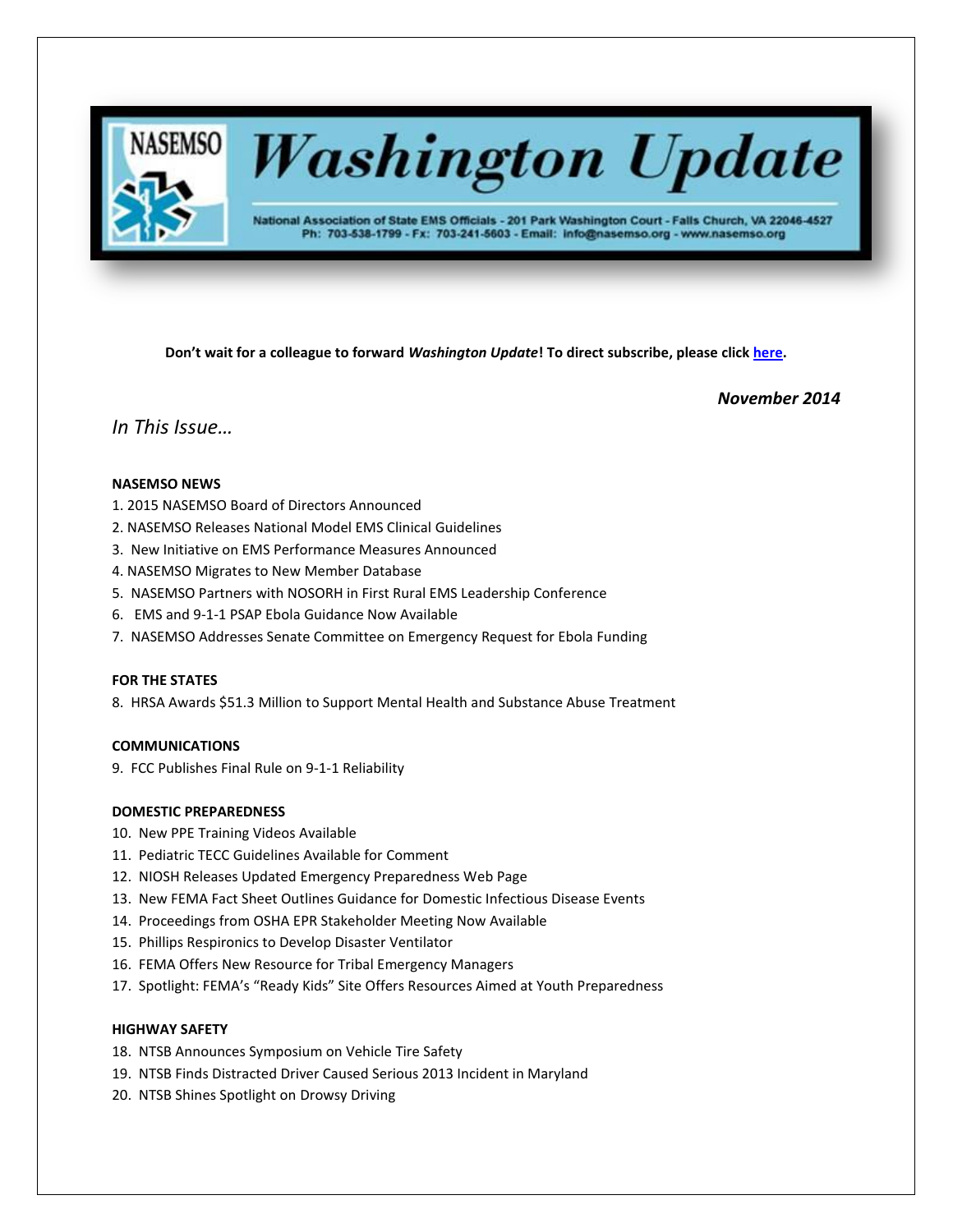#### **MEDICAL DIRECTION**

21. WHO Issues Community Management Strategy for Opioid Overdose

#### **PEDIATRIC EMERGENCY CARE**

22. CDC Offers Ebola Guidance for Parents, Schools, and Pediatric Healthcare Professionals

#### **TRAUMA**

- 23. NEW!! Resources for Optimal Care of the Injured Patient 2014 Now Available
- 24. New Motor Vehicle PICCS Can Enhance System Planning Efforts by States

#### **FEDERAL PARTNERS**

- 25. NIOSH Responds To Respiratory Protective Devices Used in Healthcare
- 26. NIOSH Offers Free Training on Emergency Responder Health Monitoring
- 27. FDA Supports Class I Recall for Gemstar Power Supply
- 28. Gentile Named Branch Chief at EMS-C
- 29. AHRQ Reviews Effectiveness and Use of Opioids for Chronic Pain
- 30. Spotlight: TeamSTEPPS 2.0 Online Master Trainer Course
- 31. FDA Approves First Combination Pill to Treat Hepatitis C
- 32. Trauma Community Informs SAMHSA Guidance
- 33. AFG Grant Period Now Open

# **INDUSTRY NEWS**

- 34. CAAS Releases Ground Vehicle Standard for Public Comment
- 35. Free Online Naloxone Training Program Now Available
- 36. Special Announcement! EMSC to Host Webinar on Pediatric Access to Specialty Care
- 37. RWJF Accepting Applications for Health Policy Fellows Program
- 38. JEMS Provides Active Shooter/TECC Supplement
- 39. New Hospital Safety Scores Help Patients Find the Safest U.S. Hospitals

# **INTERESTING READING**

- 40. Single-Dose Etomidate Does Not Increase Mortality in Patients with Sepsis
- 41. Optimal Chest Compression Depth During Out-of-Hospital Cardiac Arrest
- 42. 'Decision fatigue' may lead docs to prescribe unnecessary antibiotics
- 43. Life expectancy and leading causes of mortality

#### **UPCOMING EVENTS**

**\*\*\*STATEWIDE EMS CONFERENCES\*\*\***

**\*\*\*National Conferences and Special Meetings\*\*\***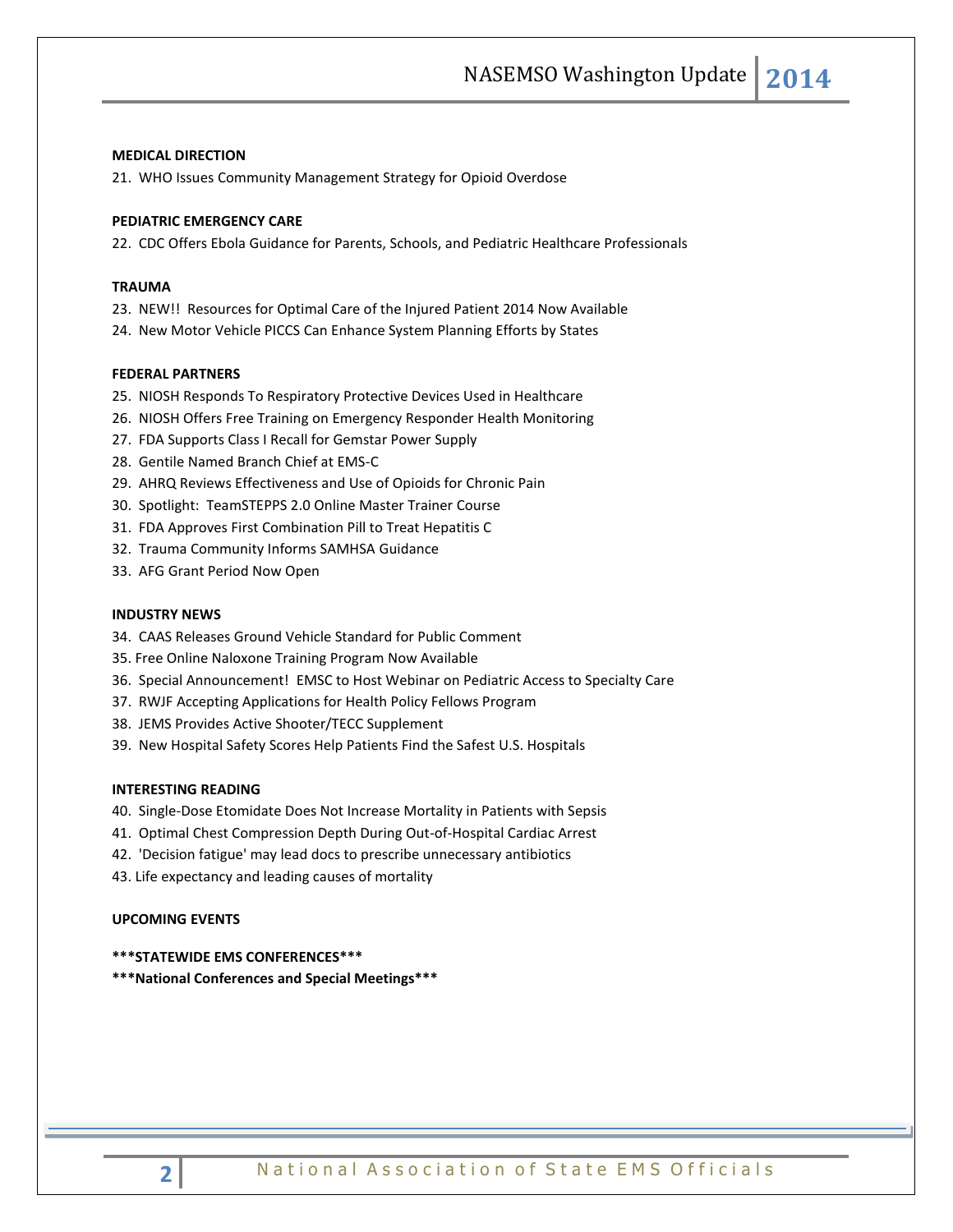# **1. 2015 NASEMSO Board of Directors Announced**

During its recent Annual Meeting in Cleveland OH, NASEMSO members elected new officers and Board members for 2015.

- President— Paul Patrick (UT)
- President-Elect— Keith Wages (GA)
- Secretary— Kyle Thornton (NM)
- Treasurer—Gary Brown (VA)
- Immediate Past President-- Jim DeTienne (MT)

Council chairs include:

- Education and Professional Standards- Joseph Ferrell (IA)
- Trauma Managers-Sherri Wren (NE)
- Data Managers- Paul Sharpe (VA)
- Medical Directors- Dr. Peter Taillac (UT)
- Pediatric Emergency Care- Katherine Hert (AL)

Regional representatives to the Board of Directors include Chris Bell (East), Alisa Williams (South Central), Joseph House (North Central), and Andy Gienapp (West). Congratulations and best wishes are extended to all!!

# **2. NASEMSO Releases National Model EMS Clinical Guidelines**

Following the conclusion of a two-year project initiated by the National Association of State EMS Officials (NASEMSO) Medical Directors Council, the **National Model EMS Clinical Guidelines** have now been completed and are available to the public. The project was developed for the purpose of helping state EMS systems ensure a more standardized approach to the practice of prehospital patient care and to encompass evidence-based guidelines as they are developed. The guidelines are not intended to be mandatory or to determine local scope of practice. Rather, the goal is to provide a resource to prehospital clinical practice, maximize patient care, safety and outcomes. The prehospital guidelines may be used as presented or adapted for use on a state, regional or local level to enhance patient care and benchmark performance of EMS practice. They are intended to be a core set of guidelines, at least initially, with the goal of adding more guidelines in the future. The project was funded by the National Highway Traffic Safety Administration, Office of EMS and the Health Resources Services Administration, EMS for Children Program. The guidelines may be downloaded at [National Model EMS Clinical Guidelines.](https://www.nasemso.org/Projects/ModelEMSClinicalGuidelines/index.asp)

#### **3. New Initiative on EMS Performance Measures Announced**

NASEMSO announces a cooperative agreement with the National Highway Traffic Safety Administration (NHTSA) to develop a comprehensive set of EMS performance measures. The two-year project, funded by NHTSA, will engage a wide range of EMS stakeholders to develop performance measures that are relevant to EMS agencies, regulators, and patients. The measures will be based on the latest National EMS Information System (NEMSIS) version data and will allow local and state EMS agencies to use their own data meaningfully. The project will facilitate an inclusive and open development process, with participation from dozens of EMS and healthcare experts and organizations and multiple opportunities for input and public comment. NASEMSO will be discussing performance measurement in EMS and this project in greater detail at a National EMS Performance Measurement Stakeholder Summit on December 2 from 1:00-4:00 pm in Washington DC immediately preceding the National EMS Advisory Council meeting. EMS industry representatives and other stakeholders are encouraged to attend. The location will be the American Immigration Lawyers Association Conference and Meeting Center at 1331 G Street NW; the agenda will be announced soon.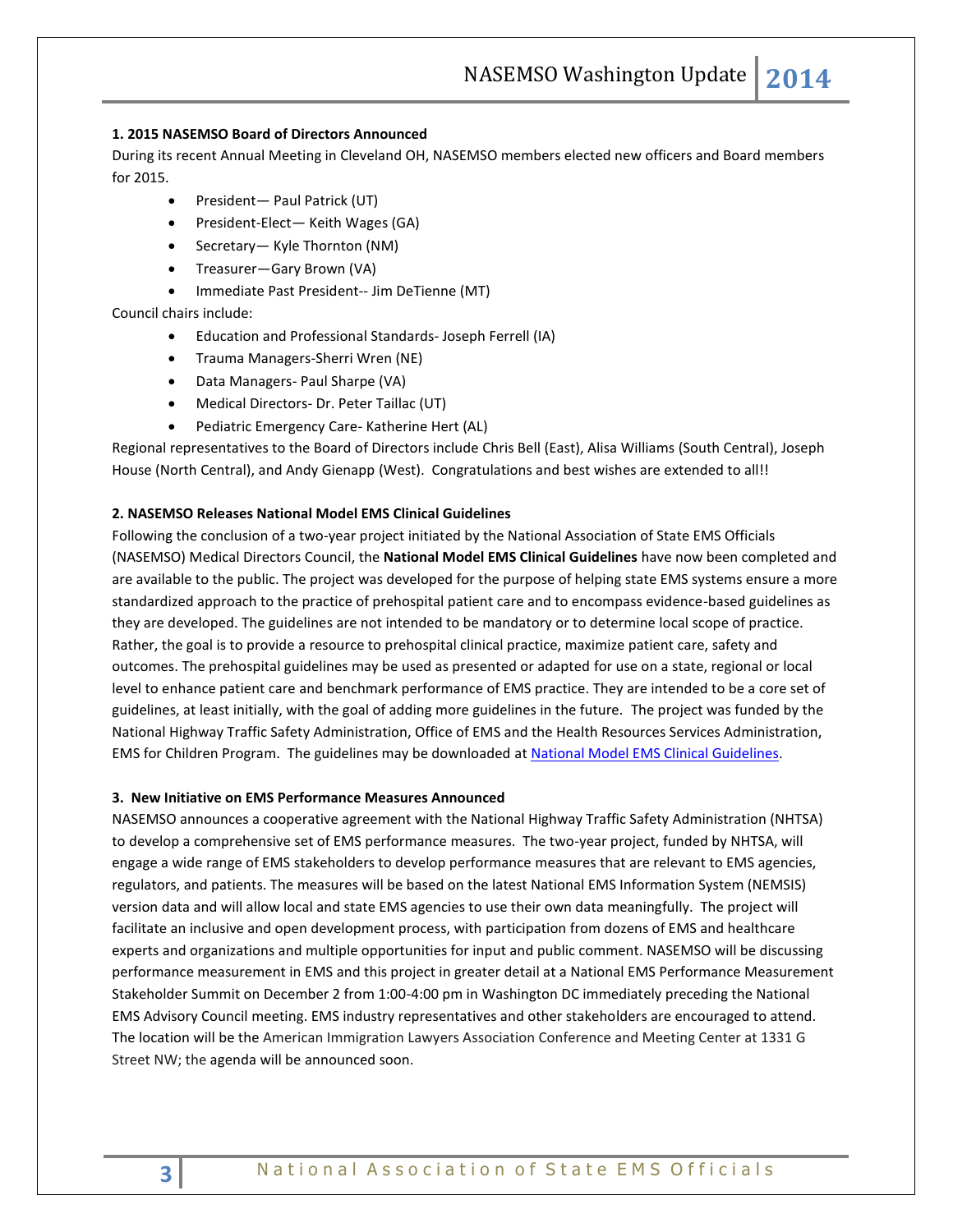#### **4. NASEMSO Migrates to New Member Database**

NASEMSO has migrated to a new integrated web-based database that will provide members with new features as well as enhance member communication. Individual logins will be required to access the "members only" web site, as the previous universal login has been deactivated and will no longer work. The new database provides each state director the ability to make appropriate changes to their staff contacts directly. The database also features the ability to send emails directly to council or committee members through the member database as opposed to using an independent listserv. A new ["how to" guide](http://www.nasemso.org/WebsiteHowToGuides/index.asp) has been added to the NASEMSO web site to facilitate the transition. If you are currently on a Council list serve and did not receive your personal login or notification for being added, please check your "junk or spam" folder for a message from our administrator. Any questions about the database or individual access can be directed to [info@nasemso.org.](mailto:info@nasemso.org)

## **5. NASEMSO Partners with NOSORH in First Rural EMS Leadership Conference**

NOSORH's JCREC (Joint Committee on Rural Emergency Care) in association with the National Association of State EMS Officials is planning the first ever meeting for rural EMS leaders and advocates. Plan to attend and support EMS leaders in your state to attend the National Rural EMS Leadership Conference on May 5-6 in Cheyenne, Wyoming. Topics include: Rural and Frontier EMS Agenda for the Future, Important Role of EMS with CAH, Community Paramedicine, Ambulance Service Sustainability, Legislative Update and [more.](http://nosorh.org/national-rural-ems-leadership-conference/) Read more.

## **6. EMS and 9-1-1 PSAP Ebola Guidance Now Available**

Several new resources have been added to the growing list of EVD resources on th[e NASEMSO web site.](http://www.nasemso.org/Projects/DomesticPreparedness/National-InternationalResources.asp) Readers are encouraged to review: REVISED *Interim Guidance for Emergency Medical Services (EMS) Systems and 9-1-1 Public Safety Answering Points for Management of Patients with Known or Suspected Ebola Virus Disease in the US*, which now mirrors updated guidance for hospitals and healthcare workers as well as the Interagency Board's (IAB) *Recommendations on Selection and Use of Personal Protective Equipment for First Responders against Ebola Exposure Hazards*. Also available: the US Department of Defense offers a Technical Information Paper (TIP 13-031- 0914) on *Decontamination of Vehicles & Equipment Used for Transportation of Potential Ebola Virus Disease (EVD) Patients or Related Equipment.* **PLEASE NOTE:** EVD guidance documents are rapidly changing. NASEMSO links directly to the CDC and other source web sites to ensure that readers access the most up-to-date recommendations. We encourage all EMS agencies to refrain from posting "copies" of documents on company web sites to avoid inadvertent access to outdated communications.

In related news, CDC has created interim guidance for monitoring people potentially exposed to Ebola and for evaluating their intended travel, including the application of movement restrictions when indicated. This interim guidance has been updated by establishing a "low (but not zero) risk" category; adding a "no identifiable risk" category; modifying the recommended public health actions in the high, some, and low (but not zero) risk categories; and adding recommendations for specific groups and settings. For more information...

The following presentations provide templates that EMS agencies and personnel can use as templates to develop Ebola presentations for their staff. The following presentations contain information that has been cleared by ASPR and CDC.

 **Ebola 101 - [CDC Slides for U.S. Healthcare Workers:](http://www.cdc.gov/vhf/ebola/ppt/ebola-101-cdc-slides-for-us-healthcare-workers.pptx)** This presentation provides an overview of Ebola as a disease, information on the current outbreak.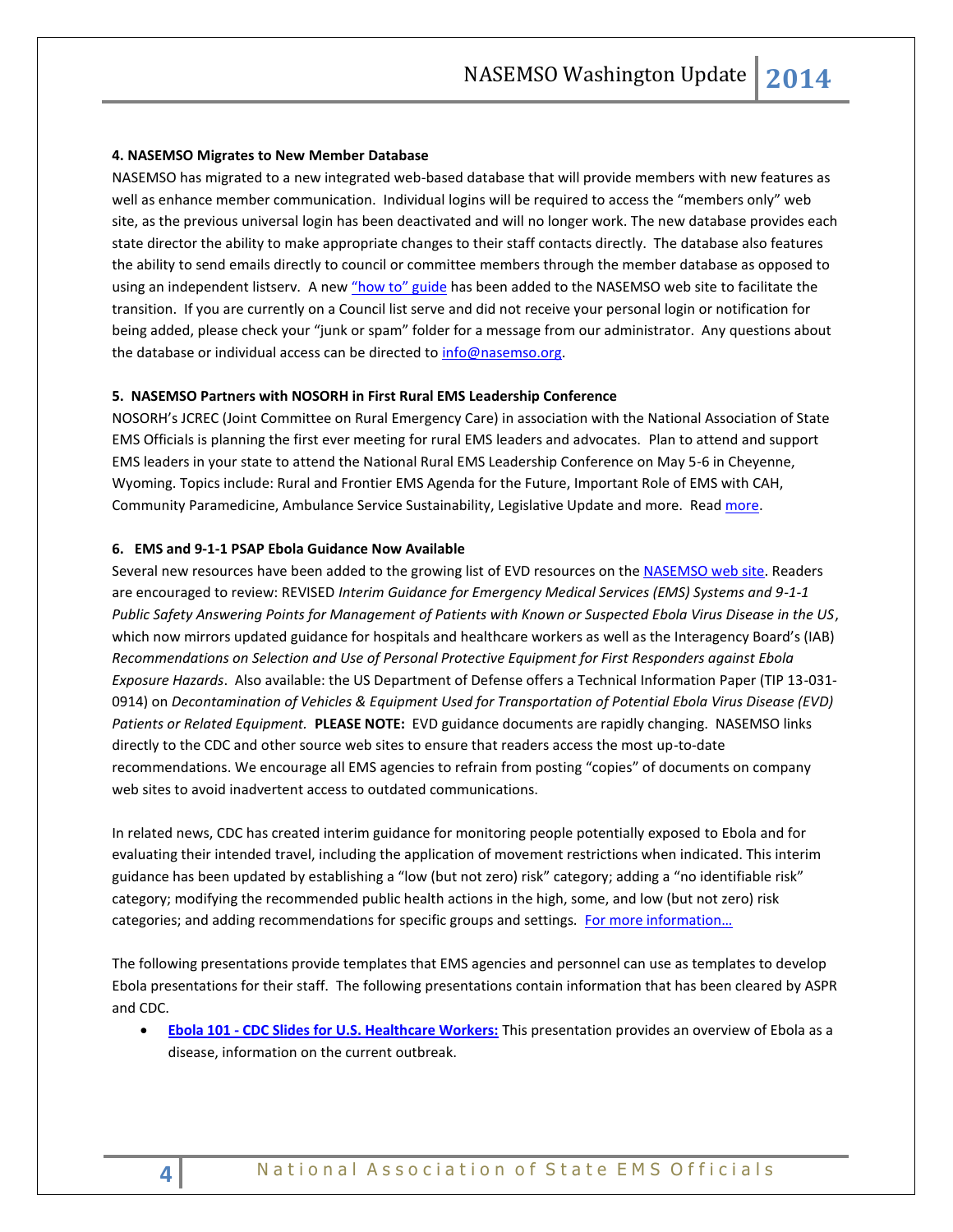**[Ebola Overview:](http://www.phe.gov/Preparedness/responders/ebola/Documents/ebola-overview-template.pdf)** This presentation provides an overview of the Ebola as a disease and the outbreak in West Africa. It also provides information on the goals and challenges of the response, treatment of patients, management of clinical samples, patient monitoring and more.

# **7. NASEMSO Addresses Senate Committee on Emergency Request for Ebola Funding**

Details are out on the Obama Administration's request for emergency funding for the domestic and international Ebola responses. The request includes \$1.83 billion for CDC, including the Strategic National Stockpile, state and local preparedness, Ebola Treatment Centers, and more; \$333 million for PHSSEF, including hospital preparedness and BARDA investment in Ebola vaccines and treatments; \$238 million for NIH for vaccine and treatment trials; \$25 million for FDA for develop and review of new vaccines and treatments; \$2.1 billion for State, including USAID; \$112 million for DARPA research; and a \$1.54 billion contingency fund in case additional resources are needed. The Senate Appropriations Committee plans to hold a hearing on the response on November 12 and NASEMSO is working to submit written witness testimony to support increased funding for EMS. The Senate hearing will be streamed live at 2 p.m. [For more information…](http://www.appropriations.senate.gov/news/chairwoman-mikulski-announces-full-committee-hearing-us-government-response-ebola-outbreak)

## **8. HRSA Awards \$51.3 Million to Support Mental Health and Substance Abuse Treatment**

Health Resources and Services Administration (HRSA) Administrator Mary K. Wakefield, Ph.D., R.N., has announced \$51.3 million in Affordable Care Act funding to support 210 health centers in 47 states, the District of Columbia, and Puerto Rico to establish or expand behavioral health services for nearly 440,000 people nationwide. Earlier this year, HHS awarded \$54.5 million in Affordable Care Act funding for 223 other health centers to expand behavioral health services. Health centers use these new funds to hire new mental health professionals, add mental health and substance use disorder health services, and employ integrated models of primary care. For [more information…](http://www.hrsa.gov/about/news/pressreleases/141106behavioralhealth.html)

#### DON'T FORGET!! Protect Yourself from the Flu

The flu vaccine is your best defense against [seasonal flu.](http://www.flu.gov/about_the_flu/seasonal/index.html) Everyone 6 months of age and older should get the flu [vaccine.](http://www.flu.gov/prevention-vaccination/vaccination/index.html) Use th[e Flu Vaccine Finder](http://flushot.healthmap.org/?address=) to find a flu vaccine location near you.

#### **9. FCC Publishes Final Rule on 9-1-1 Reliability**

The Federal Communications Commission (FCC) has published a final rule requiring 911 service providers to report major disruptions to emergency networks. The phone companies that service emergency networks will be required to report outages to 911 operators within 30 minutes of discovering the problem. In addition, they will also be required to notify 911 operators as well as leave contact information for emergency officials to reach them and follow up with questions. Except in cases where information is shared with the Department of Homeland Security, the reports will be kept confidential. The new rules go into effect immediately. [For more information…](https://s3.amazonaws.com/public-inspection.federalregister.gov/2014-26117.pdf)

In related news, the FCC will hold a *forum on November 7* to promote the latest advances in accessible wireless emergency communications, including text-to-911. The event will engage technology designers, engineers and policy makers to raise awareness of the needs of people with disabilities prior to developing devices and services that can be used in and during emergencies, with the goal of saving more lives and enabling quicker responses to natural and manmade disasters. The event will be free and open to the public. Live, captioned video of the event will be available a[t www.fcc.gov/live.](http://www.fcc.gov/live)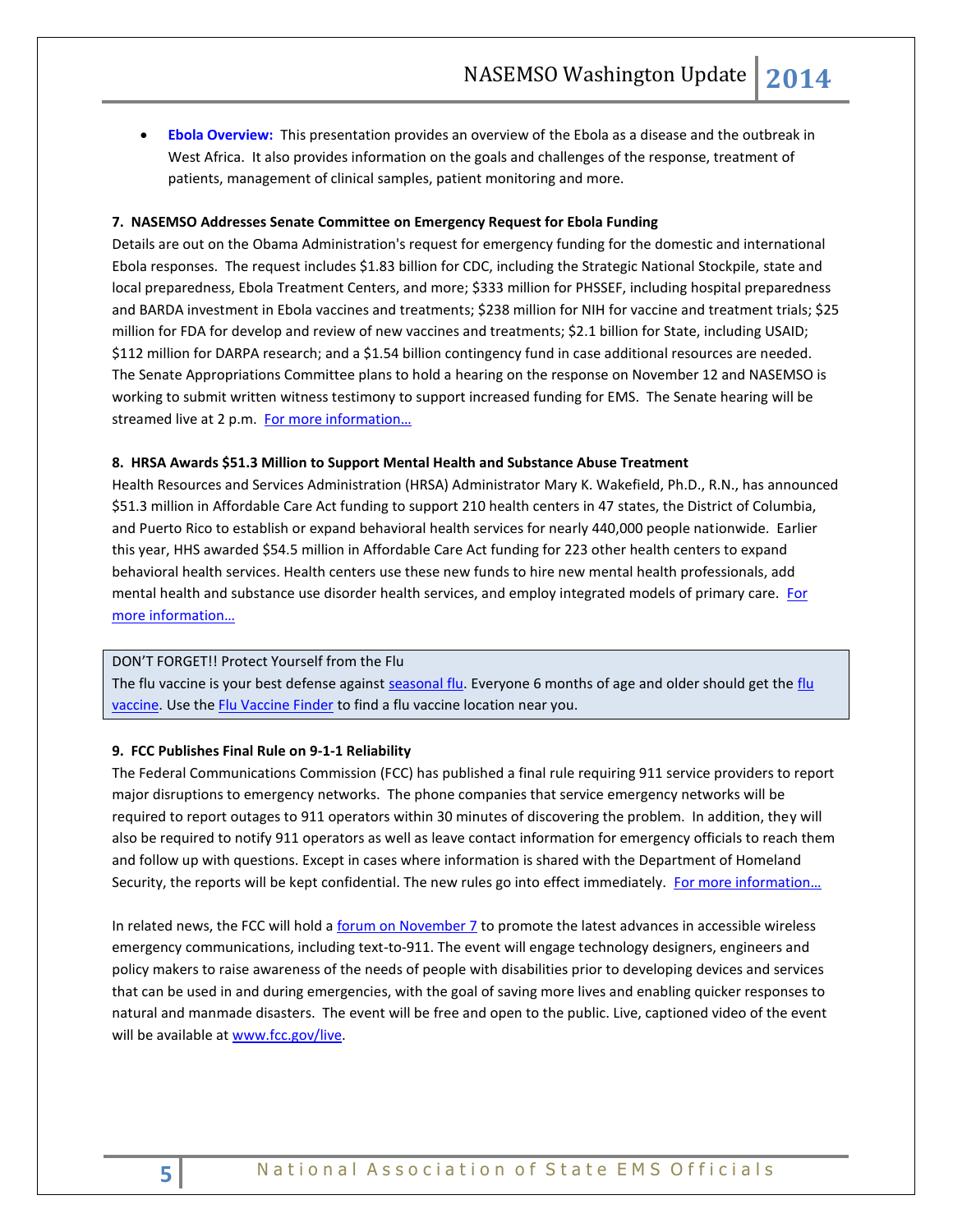#### **10. New PPE Training Videos Available**

CDC and partners have released an interactive web-based training for putting on and removing personal protective equipment (PPE) to be used during the management of patients with Ebola Virus Disease in U.S. hospitals. In the training, healthcare workers can choose which combination of PPE they would like to see demonstrated in the video. The training is posted at [http://www.cdc.gov/vhf/ebola/hcp/ppe-training/index.html.](http://www.cdc.gov/vhf/ebola/hcp/ppe-training/index.html)

Additionally, in partnership with Medscape, CDC released a concise training video putting on and removing personal protective equipment (PPE) that offers step-by-step demonstration on how to put on and take off PPE properly. View the demonstration a[t http://www.medscape.com/viewarticle/833907.](http://www.medscape.com/viewarticle/833907)

# **11. Pediatric TECC Guidelines Available for Comment**

Tactical Emergency Casualty Care (TECC) is a set of evidenced-based and best practice trauma care guidelines for civilian high-threat pre-hospital environments. The TECC guidelines are built upon the critical medical lessons learned by US and allied military forces over the past 15 years of conflict and codified in the doctrine of Tactical Combat Casualty Care (TCCC). Tactical Emergency Casualty Care is the civilian evolution and application of the military Tactical Combat Casualty Care guidelines. Over the last 6 months, the Committee for Tactical Emergency Casualty Care through Dr. Josh Bobko and the special populations working group has been developing a specific set of pediatric TECC medical guidelines for use in high threat scenarios. Although pediatric patients are commonly involved and commonly injured, the distinct lack of evidence for the use of many trauma interventions in this population made it difficult to create a true evidenced-based set of guidelines. As such, lead by Dr. Bobko and using a combination of review of existing literature, current and anecdotal best practices, and based on pediatric specific physiology, this set of treatment guidelines was created through an expert consensus-based process. These guidelines are draft only, and are being distributed for review and comment to the TECC stakeholders. As such, feel free to review and comment through the 'contact us' tab on the website. We will be discussing and finalizing these guidelines at the full Committee meeting in December. For more information...

# **12. NIOSH Releases Updated Emergency Preparedness Web Page**

NIOSH would like to introduce its new Emergency Preparedness and Response Directory web page. The web page offers improved access to NIOSH topics and publications pertaining to responder safety and health, natural disasters and hazards, and NIOSH disaster response efforts, as well as links to related NIOSH programs. For more [information…](http://www.cdc.gov/niosh/emres/?s_cid=3ni7d2eml09102014)

#### **13. New FEMA Fact Sheet Outlines Guidance for Domestic Infectious Disease Events**

The Federal Emergency Management Agency (FEMA) has published an "Infectious Disease Event" Fact Sheet that describes the scope of assistance that may be provided under a Robert T. Stafford Disaster Relief and Emergency Assistance Act, as amended (Stafford Act) emergency declaration in response to a domestic infectious disease event. Any action taken by the Department of Homeland Security (DHS), including the Federal Emergency Management Agency (FEMA), in response to an infectious disease event will be within the context of an integrated whole community all hazards approach and in coordination with other agency authorities and activities that would have a primary role in these incidents, including the U.S. Department of Health and Human Services (HHS) and its Centers for Disease Control and Prevention (CDC). In order to assist States, Tribes and U.S. Territories in assessing impacts and evaluating the need for Federal assistance in an infectious disease event, FEMA has developed these guidelines for requesting an emergency declaration. For more information...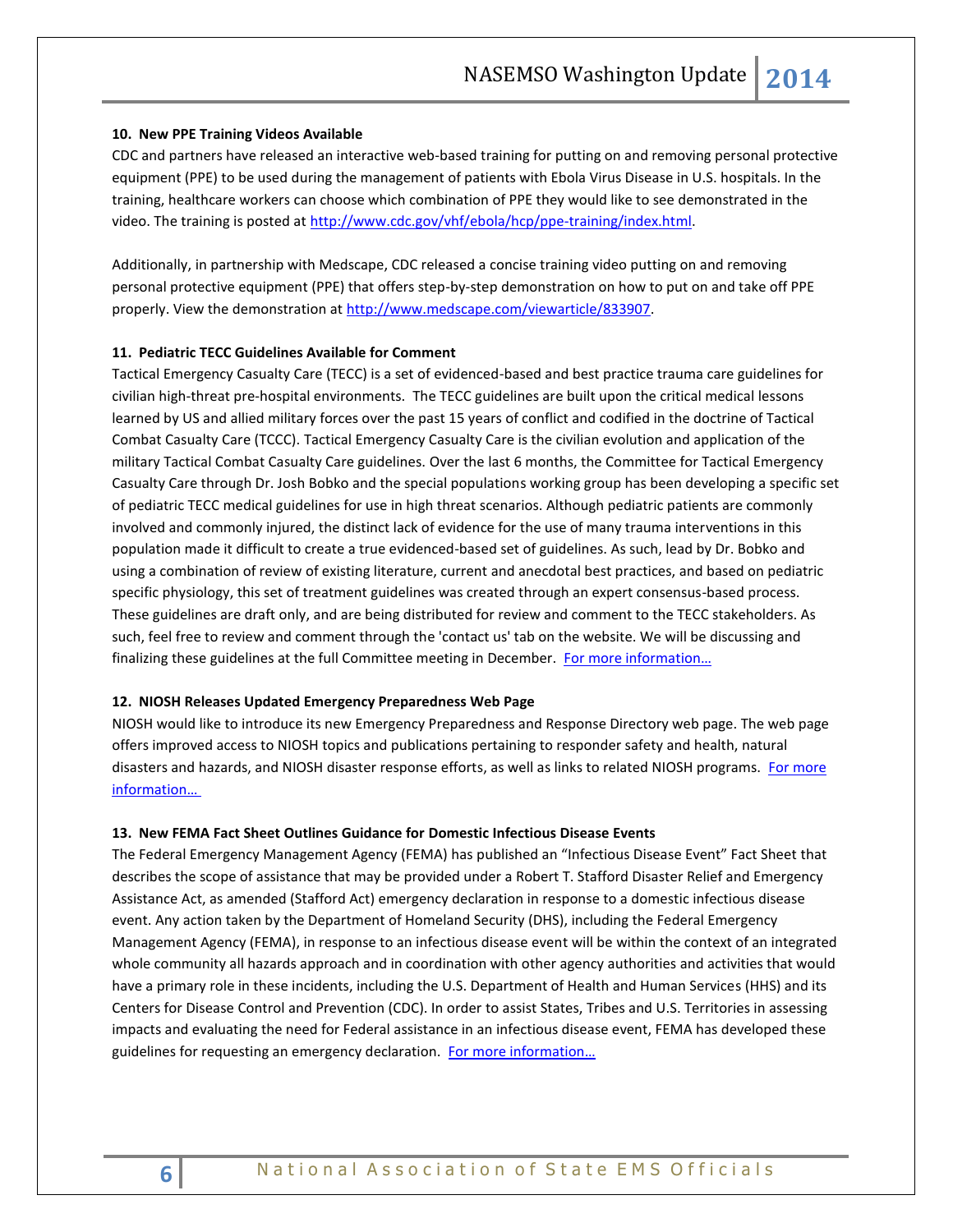#### **14. Proceedings from OSHA EPR Stakeholder Meeting Now Available**

On July 30-31, 2014, the Occupational Safety and Health Administration (OSHA) convened a stakeholders meeting to address a proposed standard framework aimed to protect the safety and health of emergency response personnel. OSHA recently posted the written proceedings and supporting documents from this session in the related docket a[t http://www.regulations.gov/#!docketDetail;D=OSHA-2007-0073.](http://www.regulations.gov/#!docketDetail;D=OSHA-2007-0073) NASEMSO was the only national EMS organization to attend this important discussion.

#### **15. Phillips Respironics to Develop Disaster Ventilator**

The U.S. Department of Health and Human Services will sponsor the advanced development of a next-generation portable ventilator to help fill the need for portable, low-cost, user-friendly and flexible ventilators in a pandemic or other public health emergency. The new ventilator will be developed under a three year, \$13.8 million contract with Philips Respironics of Murrysville, Pennsylvania. The project will be overseen by the Biomedical Advanced Research and Development Authority (BARDA) within the HHS Office of the Assistant Secretary for Preparedness and Response. For more information...

# **16. FEMA Offers New Resource for Tribal Emergency Managers**

In the emergency management world, accurate, timely information is vital. Having that information results in better prepared communities and survivors who can recover more quickly when disaster strikes. That's why FEMA's Tribal Affairs team created a new, quickly accessible information resource to provide tribal emergency managers with important information about FEMA's disaster assistance programs: a pocket guide for FEMA and Tribal Nations. Developed by FEMA's Office of External Affairs, this guides provides information and resources that may be helpful to Tribal partners. The guide explains the Agency's policies related to tribal engagement, outlines key FEMA programs and how they specifically relate to federally-recognized tribes, and provides contact information for the Agency's tribal liaisons. For more information...

# **17. Spotlight: FEMA's "Ready Kids" Site Offers Resources Aimed at Youth Preparedness**

In case you haven't seen it, the Federal Emergency Management Agency (FEMA) has great online resources for kids, parents, and educators on emergency preparedness at [http://www.ready.gov/kids.](http://www.ready.gov/kids) The newest edition is an entertaining 60 sec video created by the Ad Council - "[Big Hero 6](http://www.youtube.com/watch?v=nK1XcIp6hrk)" based on characters of the recent Walt Disney hit movie to inspire them to be a hero and get prepared.

#### **18. NTSB Announces Symposium on Vehicle Tire Safety**

The National Transportation Safety Board (NTSB) will convene a symposium December 9–10, 2014, in Washington, D.C., to highlight the importance of tires to the overall safety of passenger vehicles, and to gather facts and expert opinion to assist the agency in four ongoing tire disablement-related investigations. The symposium will be chaired by NTSB Board Member Earl Weener, and invited subject matter experts will present on such safety issues as vehicle handling and dynamics after tire disablement, the identification and analysis of tire disablement-related crashes, tire registration and recall, tire aging and service life, recent advances in tire technology, tire maintenance, and consumer awareness. Presentations will be followed by a question-and-answer period to allow NTSB staff to follow up on points made during the presentations and take other tire safety topics into consideration. More information about the symposium can be found at: [http://www.ntsb.gov/tiresafety.](http://www.ntsb.gov/tiresafety) The public can view the symposium in person or by live webcast on the NTSB's website. As soon as they are available, an agenda and webcast details will be posted.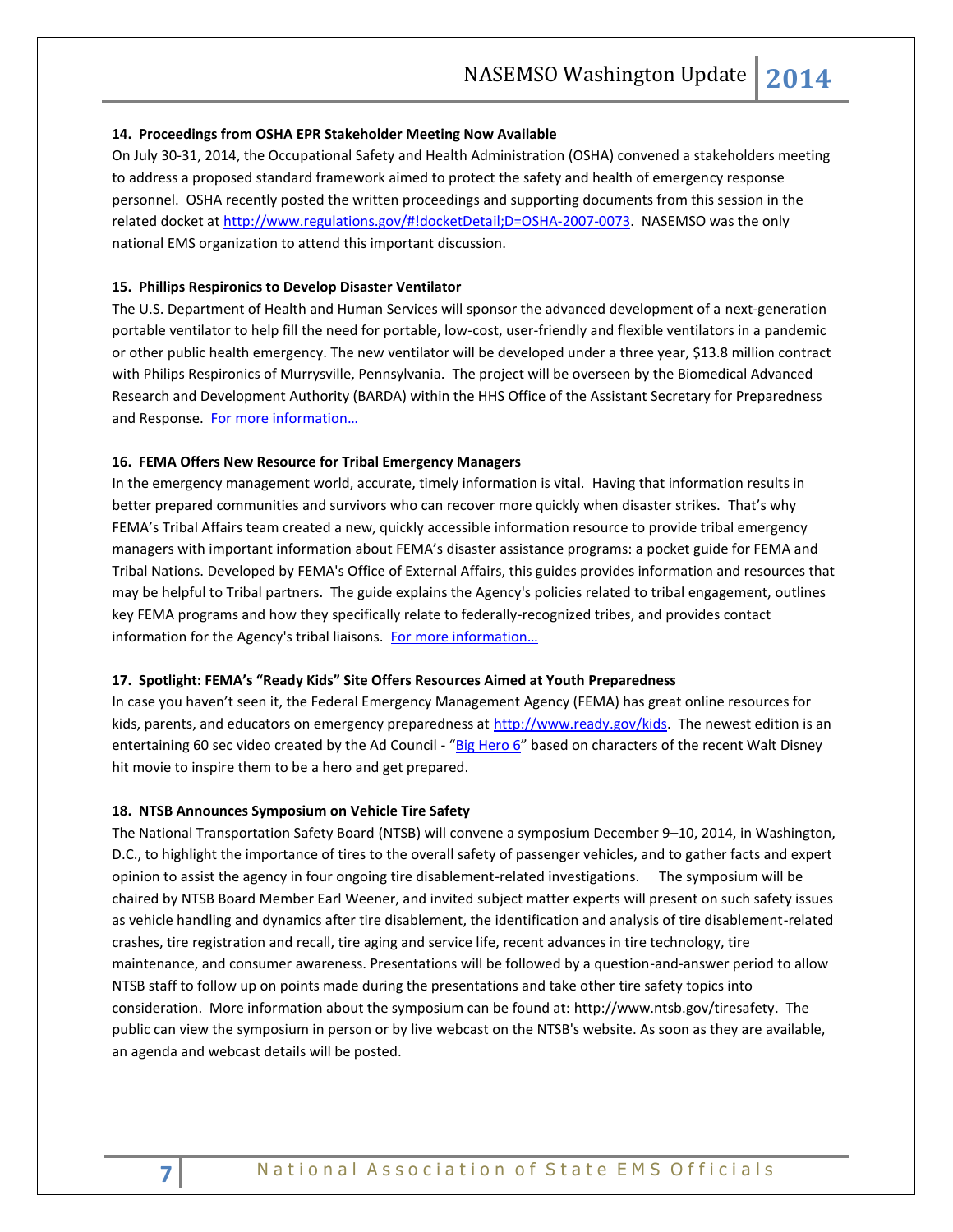#### **19. NTSB Finds Distracted Driver Caused Serious 2013 Incident in Maryland**

The National Transportation Safety Board has determined that the May 28, 2013 train/truck collision, 15-car derailment, and subsequent explosion in Rosedale, Md. was caused by the truck driver's failure to ensure that the tracks were clear before traversing an un-gated highway-rail grade crossing. Contributing to the accident was the truck driver's distraction due to a phone conversation on a hands-free device at the time of the crash. Among the recommendations the NTSB made as a result of the investigation was to extend the limitations on the use of portable electronic devices to prohibit the use of hands-free cellphones by all commercial driver's license holders while operating a commercial vehicle. The Board also found that the limited sight distance at the crossing due to vegetation and roadway curvature and inadequate federal oversight of the trucking company contributed to the collision. [For more information…](http://www.ntsb.gov/doclib/reports/2014/HAR1402.pdf)

#### **20. NTSB Shines Spotlight on Drowsy Driving**

The National Transportation Safety Board recently conducted a forum, "Awake, Alert, Alive: Overcoming the Dangers of Drowsy Driving." The one-day event was recorded and now available for viewing. The agency has worked diligently on recommendations linking the fundamentals of good sleep to alertness and the safe operation of vehicles in all transportation modes. The forum highlighted the often overlooked problem of drowsy driving, its prevalence, and how it affects noncommercial vehicle safety. Expert panelists examined the risks associated with sleepiness and driving, and considered various countermeasures to address this issue. The archived webcast is available [here.](http://stream.capitolconnection.org/capcon/ntsb/ntsb.htm)

#### **21. WHO Issues Community Management Strategy for Opioid Overdose**

The World Health Organization has just published new guidelines on managing opioid overdose in a community setting. Here are the four main recommendations:

- People who are likely to witness an opioid overdose (e.g., close friends, partners, or family members) should have access to naloxone and know how to administer it in an emergency.
- People administering naloxone should choose the route of administration (e.g., intravenous, intramuscular, subcutaneous, or intranasal) based on the formulation available, how well they can administer it, the setting, and local context.
- First responders should concentrate on managing the person's airway, administering naloxone, and assisting ventilation.
- Following successful naloxone administration and resuscitation, the person's level of consciousness and breathing should be closely monitored until he or she has fully recovered.

[For more information…](http://apps.who.int/iris/bitstream/10665/137462/1/9789241548816_eng.pdf?ua=1)

# In related news, MMWR release[: Increases in Heroin Overdose Deaths in 28 States 2010-2012.](http://www.cdc.gov/mmwr/preview/mmwrhtml/mm6339a1.htm?s_cid=mm6339a1_e)

#### **22. CDC Offers Ebola Guidance for Parents, Schools, and Pediatric Healthcare Professionals**

There have been no cases of Ebola in children in the United States. Currently, the risk that a child in the United States could become sick with Ebola is extremely low because infection requires direct contact with an Ebola patient while the patient is symptomatic. The period of possible risk extends up to 21 days after this contact. However, only a small number of Ebola cases have occurred in the United States. Children could also be at risk if they have traveled within the previous 21 days to countries with widespread transmission. CDC, along with state and local public health departments, is taking steps to help keep the risk low for everyone, including children. The following information can help parents, school administrators, and healthcare workers address both the physical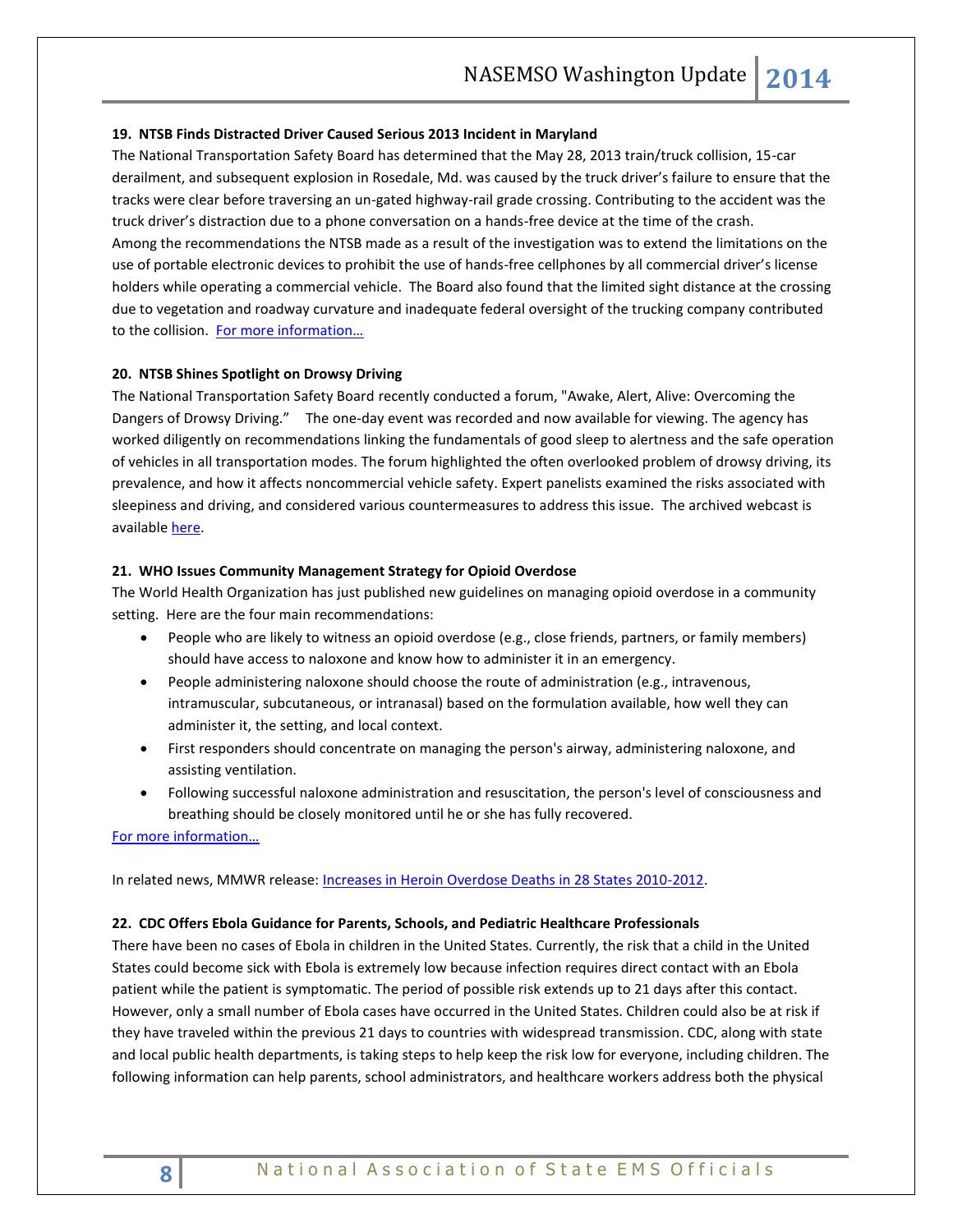and mental health needs of children during this Ebola outbreak. The CDC has dedicated several resources to help address concerns related to children and EVD. [For more information…](http://www.cdc.gov/vhf/ebola/children/index.html)

In related news, the Substance Abuse and Mental Health Services Administration (SAMHSA) has published *"Talking with Children: Tips for Caregivers, Parents, and Teachers During Infectious Disease Outbreaks."* The reference equips parents, caregivers, and teachers with tips for helping children manage their stress during an infectious disease outbreak, such as Ebola. It also Explains reactions children, preschool to adolescence, may have and the support adults can provide to help them. For more information...

# **23. NEW!! Resources for Optimal Care of the Injured Patient 2014 Now Available**

The American College of Surgeons Committee on Trauma (ACS-COT) has made the final version (v1.1) of the 2014 Resources for Optimal Care of the Injured Patient document ("Orange Book") available for download. The ACS-COT has created a resource repository, which is referred to in several places throughout Resources for Optimal Care of the Injured Patient 2014. The content related to the criteria is complete. Additional edits to the content are not envisioned until a formal process is developed for ongoing revision of the document. Verification applicants with any visits scheduled on or after July 1, 2015, will be required to meet the criteria contained in the Resources for Optimal Care of the Injured Patient 2014. [For more information…](https://www.facs.org/quality-programs/trauma/vrc/resources)

#### **24. New Motor Vehicle PICCS Can Enhance System Planning Efforts by States**

A "Vital Signs" bulletin recently released by the U.S. Centers for Disease Control and Prevention (CDC) highlights the terrible public health burden and economic cost of injuries from motor vehicle crashes – a leading cause of injury in the U.S. generally and consistently the leading cause of U.S. work-related fatalities. More than 2.5 million Americans went to hospital emergency departments and nearly 200,000 were then hospitalized because of motor vehicle crash injuries in 2012, CDC reports. These injuries translated to:

- \$18 billion in lifetime medical costs.
- \$3,300 in cost for each emergency department visit, and \$57,000 in cost for each hospitalization over a person's lifetime.
- An estimated \$33 billion in costs for work lost over lifetime.

Proven strategies for preventing motor vehicle crashes and related injuries include the use of car seats, booster seats, and seat belts; interventions to reduce drinking and driving; and improvements in teen driver safety. More information, including recommendations targeted to employers, can be found in the CDC "Vital Signs" bulletin at [www.cdc.gov/vitalsigns.](http://links.govdelivery.com/track?type=click&enid=ZWFzPTEmbWFpbGluZ2lkPTIwMTQxMDA3LjM2NzkyNzExJm1lc3NhZ2VpZD1NREItUFJELUJVTC0yMDE0MTAwNy4zNjc5MjcxMSZkYXRhYmFzZWlkPTEwMDEmc2VyaWFsPTE2OTExNjc1JmVtYWlsaWQ9a3JvYmluc29uQGFzbWlpLm5ldCZ1c2VyaWQ9a3JvYmluc29uQGFzbWlpLm5ldCZmbD0mZXh0cmE9TXVsdGl2YXJpYXRlSWQ9JiYm&&&103&&&http://www.cdc.gov/vitalsigns) In conjunction with the report, CDC also released a new interactive calculator, the Motor Vehicle PICCS (Prioritizing Interventions and Cost Calculator for States). This tool is designed to calculate the expected number of injuries prevented and lives saved at the state level and the costs of implementation, while taking into account available resources. The Motor Vehicle PICCS (pronounced "picks") is available online at: [www.cdc.gov/motorvehiclesafety/calculator.](http://links.govdelivery.com/track?type=click&enid=ZWFzPTEmbWFpbGluZ2lkPTIwMTQxMDA3LjM2NzkyNzExJm1lc3NhZ2VpZD1NREItUFJELUJVTC0yMDE0MTAwNy4zNjc5MjcxMSZkYXRhYmFzZWlkPTEwMDEmc2VyaWFsPTE2OTExNjc1JmVtYWlsaWQ9a3JvYmluc29uQGFzbWlpLm5ldCZ1c2VyaWQ9a3JvYmluc29uQGFzbWlpLm5ldCZmbD0mZXh0cmE9TXVsdGl2YXJpYXRlSWQ9JiYm&&&104&&&http://www.cdc.gov/motorvehiclesafety/calculator)

#### **25. NIOSH Responds To Respiratory Protective Devices Used in Healthcare**

On March 14, NIOSH published a request for information (RFI) and comment [Docket Number CDC–2014–0005, NIOSH–272] in the Federal Register [79 FR 14514]. In the RFI, "Respiratory Protective Devices Used in Healthcare," comments were requested for four topics. The comments were summarized, NIOSH prepared a response, and this information has been posted o[n regulations.gov.](http://links.govdelivery.com/track?type=click&enid=ZWFzPTEmbWFpbGluZ2lkPTIwMTQxMDAxLjM2NTcwNDIxJm1lc3NhZ2VpZD1NREItUFJELUJVTC0yMDE0MTAwMS4zNjU3MDQyMSZkYXRhYmFzZWlkPTEwMDEmc2VyaWFsPTE2OTA4MzQ3JmVtYWlsaWQ9a3JvYmluc29uQGFzbWlpLm5ldCZ1c2VyaWQ9a3JvYmluc29uQGFzbWlpLm5ldCZmbD0mZXh0cmE9TXVsdGl2YXJpYXRlSWQ9JiYm&&&112&&&http://www.regulations.gov/#!searchResults;rpp=25;po=0;s=cdc-2014-0005;dct=FR%252BPR%252BN%252BO%252BSR)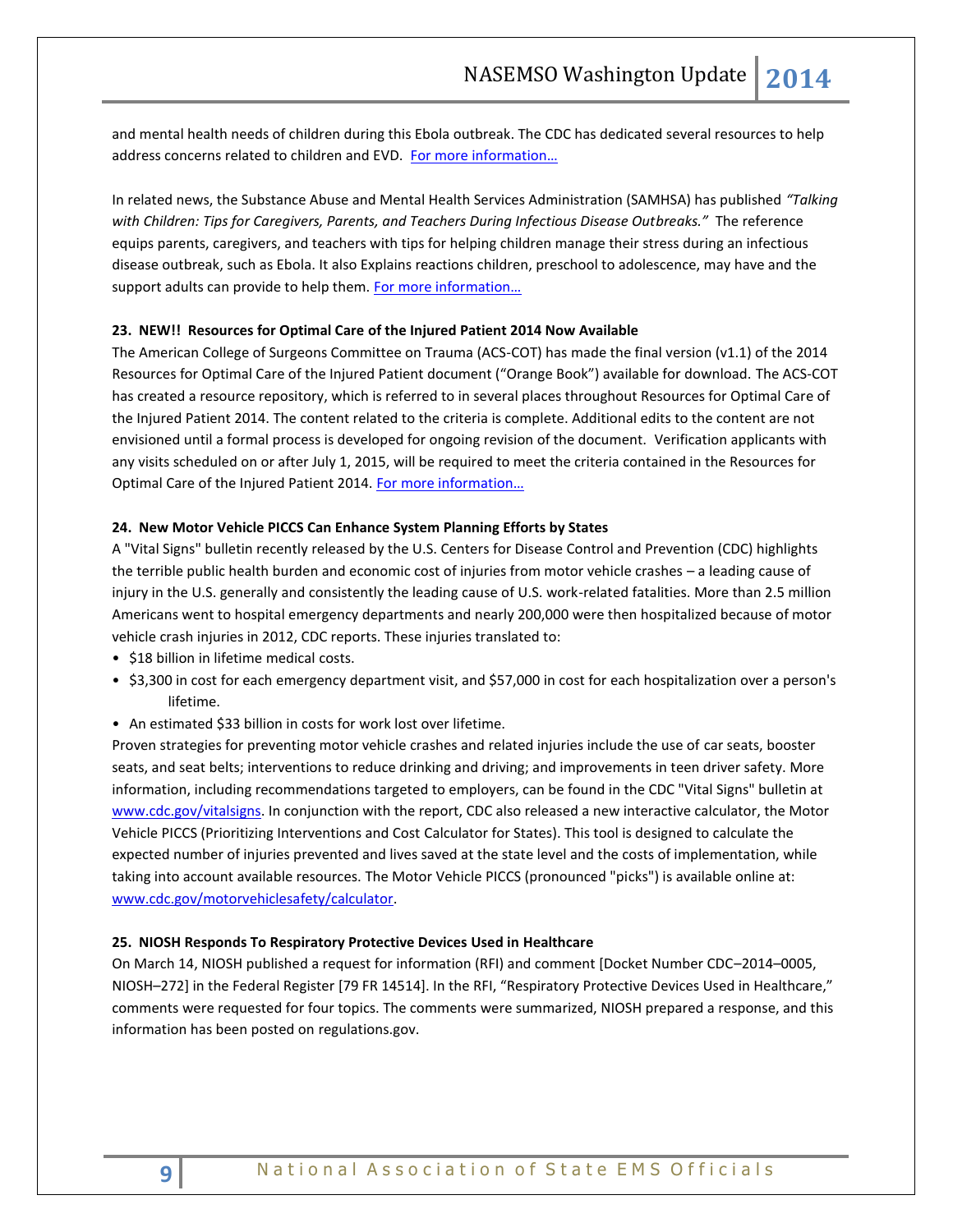#### **26. NIOSH Offers Free Training on Emergency Responder Health Monitoring**

The National Institute for Occupational Safety and Health (NIOSH) has introduced free online training for its Emergency Responder Health Monitoring and Surveillance (ERHMS) program. NIOSH worked with the U.S. National Response Team (NRT), and a number of federal agencies, state health departments, labor unions, and volunteer emergency responder groups to develop the Emergency Responder Health Monitoring and Surveillance (ERHMS) system. The ERHMS provides guidelines for protecting emergency responders over a full range of emergency types and settings. It is for use by all who are involved in deployment and protection of emergency responders. This includes incident management and response organization leadership, health, safety and medical personnel, and emergency responders. Training is free and provides the necessary tools for implementing health monitoring and surveillance of emergency response workers. Important procedures for pre-deployment, deployment, and post-deployment are outlined. [For more information…](http://www.cdc.gov/niosh/topics/erhms/)

# In related news, IS-930: ERHMS System: Leadership Training

This leadership training course introduces the ERHMS system to leaders in organizations responsible for planning and executing incident response activities. The course focuses on optimizing the health and safety of response, remediation, recovery, and volunteer workers. The intended audience includes local, regional, state, tribal, and federal personnel who are responsible for the occupational safety and health of responders. For [more](http://training.fema.gov/EMIWeb/IS/courseOverview.aspx?code=IS-930)  [information…](http://training.fema.gov/EMIWeb/IS/courseOverview.aspx?code=IS-930)

#### **27. FDA Supports Class I Recall for Gemstar Power Supply**

A recall has been issued for the Hospira, GemStar Power Supply, 3VDC because the power supply may not properly deliver electric power to the GemStar Infusion Pump. If the power supply fails, planned infusion therapy may be delayed if a backup power supply is not used. The firm noted that all 13,002 units distributed worldwide, with 5,687 of those units distributed in the U.S., may fail. Hospira received a total of 20 reported incidents including one report of smoke and found that the GemStar Infusion Pump was operating on battery power while connected to the 3VDC power supply. There were no reports of injuries or death. In oxygen-rich environments, an electric shock or spark from a malfunctioning pump could cause a fire. The use of the recalled devices may cause serious health risks, including delay in therapy, delivery of too much fluid, too high or too low blood pressure, slow or fast heart rhythm/beat, shock, trauma, 1st or 2nd degree burns, smoke inhalation, problems breathing, stroke, and death. The Gemstar Infusion Pump is compact and portable and used in hospitals, home care, ambulatory, and transport environments. [For more information…](http://www.fda.gov/MedicalDevices/Safety/ListofRecalls/ucm421946.htm)

#### **28. Gentile Named Branch Chief at EMS-C**

CDR George Gentile has been named as the new Branch Chief for EMS for Children and Injury and Violence Prevention to the Division of Child, Adolescent and Family Health. CDR Gentile brings a wealth of experience clinically and from an operations perspective. Prior to joining MCHB, he served as the Director of the HRSA Office of Emergency Preparedness & Continuity of Operations. Over the past 20 years, CDR Gentile has served in roles that include Liaison Officer to the Department of Homeland Security (DHS) Office of the Assistant Secretary & Chief Medical Officer, FDA Senior Regulatory Program Manager in the Office of Vaccines Research & Review (OVRR) and Certified Emergency Nurse Officer in the United States Army. His commitment to patient advocacy and community health service continue through his PRN emergency nursing and his USPHS Commission Corps readiness status for possible federal deployment during health crisis or need. CDR Gentile graduated from Thomas Jefferson University with his degree in Nursing and Masters in Public Health.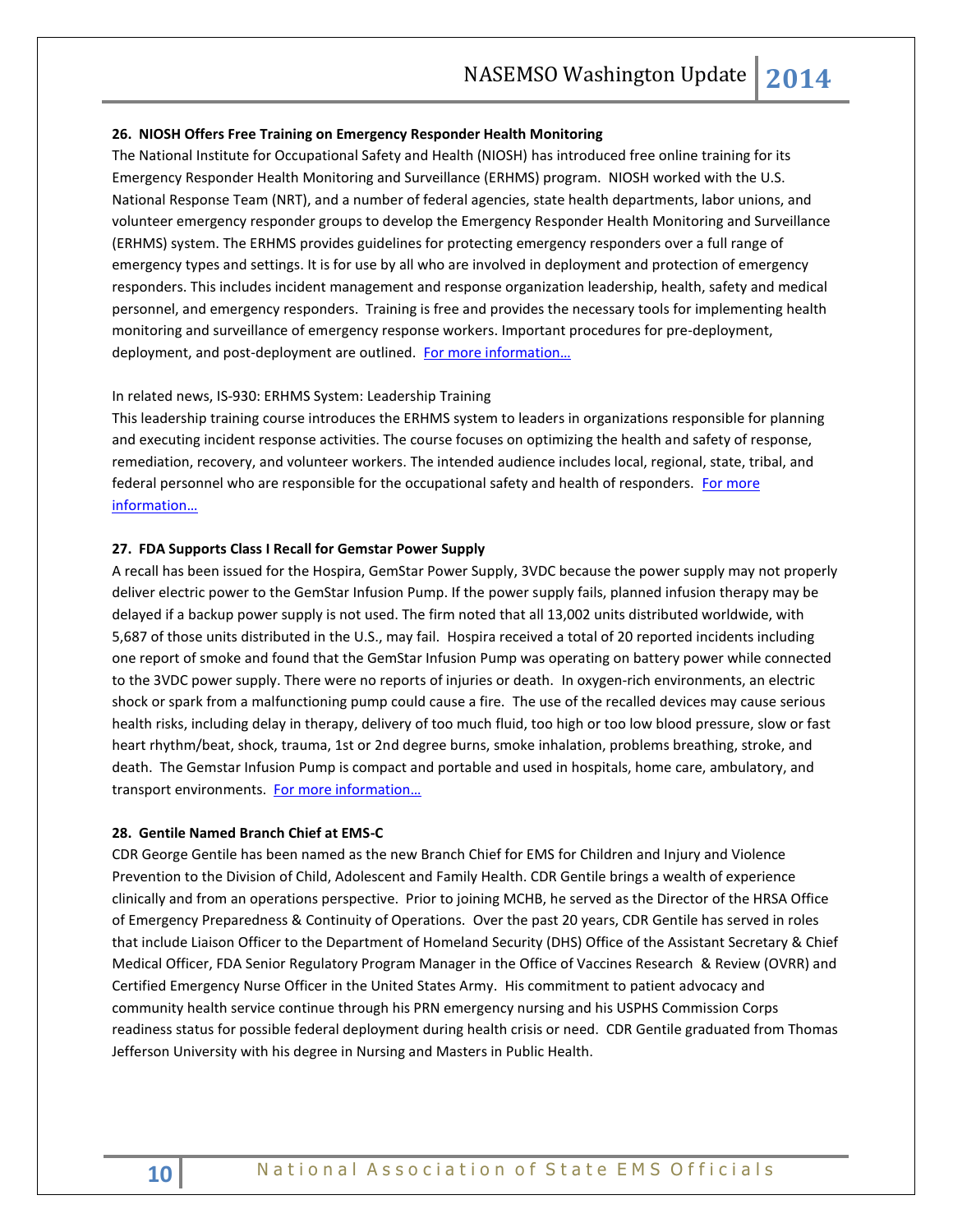## **29. AHRQ Reviews Effectiveness and Use of Opioids for Chronic Pain**

The Agency for Healthcare Research and Quality (AHRQ) has published a new report on the effectiveness and risks of long-term opioid treatment of chronic pain, focusing on one-year outcomes. It concludes that evidence on longterm opioid therapy for chronic pain is very limited but suggests an increased risk of serious harm that appears to be dose-dependent. More research is needed to understand long-term benefits, risk of abuse and related outcomes, and effectiveness of different opioid prescribing methods and risk mitigation strategies. The AHRQ web site includes an executive summary and evidence report. For more information...

# **30. Spotlight: TeamSTEPPS 2.0 Online Master Trainer Course**

The Agency for Healthcare Research and Quality (AHRQ) has committed significant resources to make the TeamSTEPPS Master Class available online at no cost to participants. Although designed for hospital-based clinicians, TeamSTEPPS® is an evidence-based teamwork system aimed at optimizing patient outcomes by improving communication and teamwork skills among health care professionals. The TeamSTEPPS 2.0 curriculum is designed to help health care leaders develop and deploy a customized plan to train their staff in teamwork skills. Organizations report improvements after implementing the program. Professionals wishing to obtain free continuing education credits but not complete the full course can still complete individual modules to develop mastery of teamwork concepts. Readers are strongly encouraged to check it out: TeamSTEPPS 2.0 Online Master Trainer Course. November 2014. Agency for Healthcare Research and Quality, Rockville, MD. [http://www.ahrq.gov/professionals/education/curriculum-tools/teamstepps/teamstepps-mastercourse.html.](http://www.ahrq.gov/professionals/education/curriculum-tools/teamstepps/teamstepps-mastercourse.html)

While you're there, check out AHRQ's redesigned web site! Reorganized with a quick tab from the home page to review "what's new" in the past 30 days, AHRQ features crisp, clean graphics and easy-to-use features to find resources to support your next project!!

## **31. FDA Approves First Combination Pill to Treat Hepatitis C**

The U.S. Food and Drug Administration today approved Harvoni (ledipasvir and sofosbuvir) to treat chronic hepatitis C virus (HCV) genotype 1 infection. Harvoni is the first combination pill approved to treat chronic HCV genotype 1 infection. It is also the first approved regimen that does not require administration with interferon or ribavirin, two FDA-approved drugs also used to treat HCV infection. Both drugs in Harvoni interfere with the enzymes needed by HCV to multiply. Sofosbuvir is a previously approved HCV drug marketed under the brand name Sovaldi. Harvoni also contains a new drug called ledipasvir. [For more information…](http://www.fda.gov/NewsEvents/Newsroom/PressAnnouncements/ucm418365.htm)

#### **32. Trauma Community Informs SAMHSA Guidance**

The Substance Abuse and Mental Health Services Administration (SAMHSA) offers *SAMHSA's Concept of Trauma and Guidance for a Trauma-Informed Approach* to introduce a concept of trauma and offer a framework for how an organization, system, service sector can become trauma informed by integrating the perspectives of researchers, practitioners, and people with lived experience of trauma. The paper includes a definition of trauma ("The Three Es"), a definition of a trauma-informed approach ("The Four Rs"), 6 key principles, and 10 implementation domains. The paper also includes a matrix of sample questions, across domains and key

Individual trauma results from an event, series of events, or set of circumstances that is experienced by an individual as physically or emotionally harmful or life threatening and that has lasting adverse effects on the individual's functioning and mental, physical, social, emotional, or spiritual well-being.

principles, to help agencies begin to think about using a trauma-informed approach. SAMHSA encourages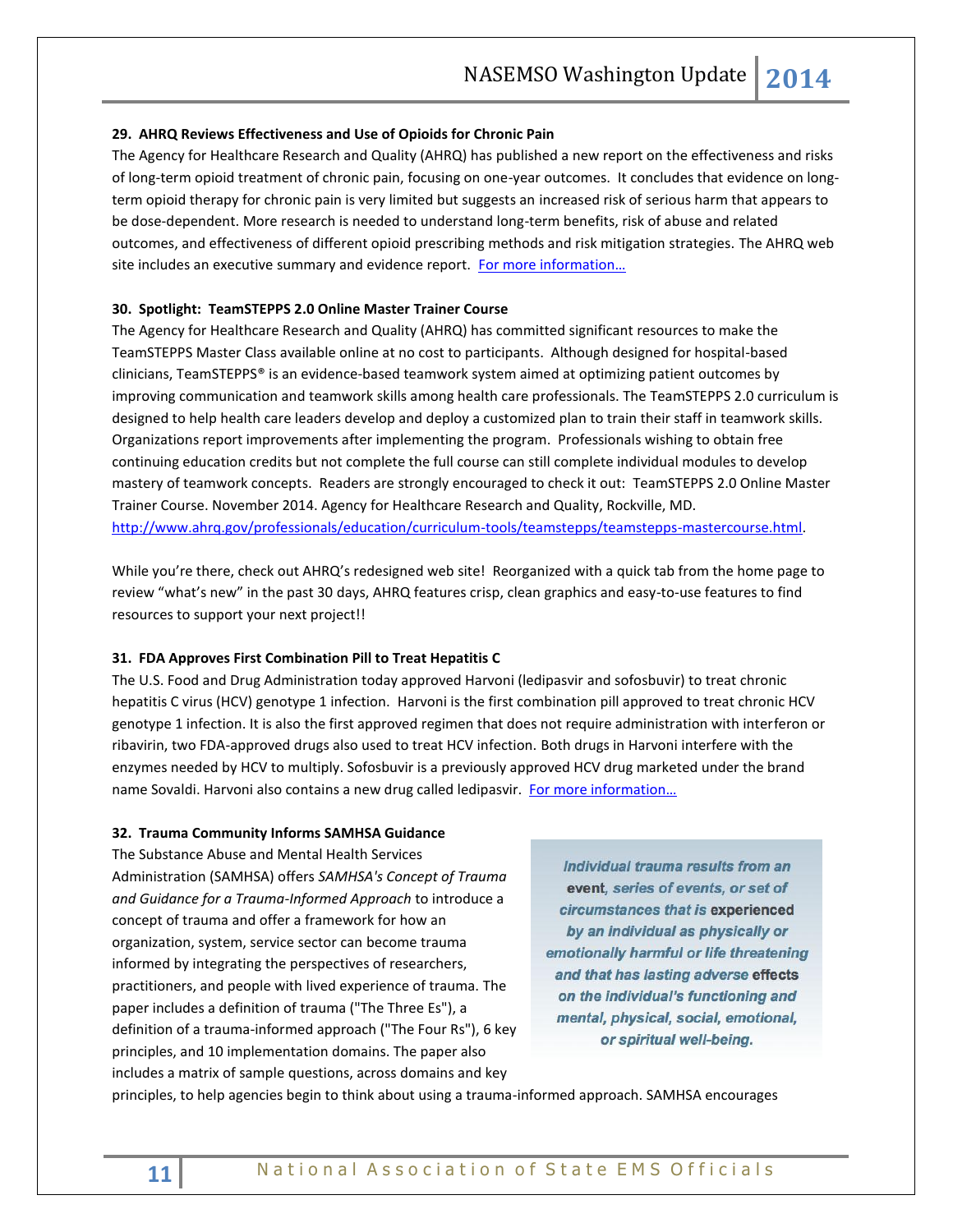individuals and organizations to examine how an understanding of trauma and the use of a trauma-informed approach will benefit all stakeholders. [For more information…](http://store.samhsa.gov/product/SMA14-4884?WT.mc_id=EB_20141008_SMA14-4884)

# **33. AFG Grant Period Now Open**

The Assistance to Firefighters Grant (AFG) period is now open. The primary goal of the Assistance to Firefighters Grant (AFG) is to meet the firefighting and emergency response needs of fire departments and nonaffiliated emergency medical service organizations. Since 2001, AFG has helped firefighters and other first responders to obtain critically needed equipment, protective gear, emergency vehicles, training and other resources needed to protect the public and emergency personnel from fire and related hazards. The application period closes December 5, 2014. For more information...

#### **34. CAAS Releases Ground Vehicle Standard for Public Comment**

The Commission on Accreditation of Ambulance Services (CAAS) is pleased to announce the release of its first draft Ground Vehicle Standard (GVS-2015) for ambulances. This document was developed by a broad consensus group of EMS manufacturers, providers, regulators and industry and safety subject matter experts. CAAS is asking for public review and comments on its draft Ground Vehicle Standard (GVS-2015) for ambulances. The deadline for public comment is Monday, December 1, 2014. [To access the CAAS Ground Vehicle Standard \(GVS-2015\)](http://www.mmsend2.com/link.cfm?r=229983707&sid=53518683&m=7002947&u=CAAS&j=22140027&s=http://www.groundvehiclestandard.org/?page_id=53) or visit [www.groundvehiclestandard.org.](http://www.mmsend2.com/link.cfm?r=229983707&sid=53518684&m=7002947&u=CAAS&j=22140027&s=http://www.groundvehiclestandard.org)

## **35. Free Online Naloxone Training Program Now Available**

[Givenaloxone.org](http://www.givenaloxone.org/) has officially launched a free online training program in overdose prevention, recognition and response, funded by the National Institutes of Health and developed with the expertise of emergency physicians, EMS providers and harm-reduction specialists. The training is free and can be completed in about 40 minutes. Selfpaced and interactive, it caters to individual learning needs. Those who successfully pass an online test after completing it receive a certificate of completion they can give to their organization. The website also offers separate training for laypeople who wish to learn how to use naloxone and find out where they can obtain a personal prescription. The training may be taken anonymously. EMS may wish to pass on the link to their community members and especially family and friends of patients at risk of overdose.

#### **36. Special Announcement! EMSC to Host Webinar on Pediatric Access to Specialty Care**

The Emergency Medical Services for Children (EMSC) Program, in collaboration with the Indian Health Service Clinical Support Center (accredited sponsor), presents the webinar "EMSC Opportunities for Enhancing Pediatric Emergency Care Planning and Processes to Improve Pediatric Access to Specialty Care." Target Audience: This webinar is appropriate for state EMSC Program managers, emergency department physicians and nurses, hospital administrators, emergency department directors, EMS providers, state health department and hospital regulators, health care planners, family members, trauma program coordinators and managers, and others interested in improving access to pediatric specialty services in territorial, rural, frontier and other regions where such care may be limited. Objectives: As a result of having participated in this webinar, attendees will be able to:

- Discuss processes utilized in assessing available and missing resources needed to care for children experiencing a medical emergency or traumatic injury in rural, frontier, and other regions.
- Identify models of care that can help to bridge gaps in pediatric specialty services in rural, frontier, and other regions with limited access to such care.
- List components of action plans for developing processes, pathways, and protocols that may assist in improving access to pediatric specialty services.

**To register for this event**, please visit[: https://emscnrc.adobeconnect.com/registration/event/registration.html](http://r20.rs6.net/tn.jsp?f=001wWWLXLMkWeUeX523dbGFG7yq5TzdIKmwCe86zjicLyVmqUHUXEz9gJncOt4sbUQX9GTFwYafOtGFKhW2Y0Vz9c0N5Z02QW5RkFOOin8B5tGFVffbREnKR-5JU5ZieEsg63RAIYCeBS68K3zuLBGwsM63kzuSfD-7wmu9TCXcifiHgnSuiSofaWzVwug4Tm6WkvUFdb-EAmiuTa7KQVvzYWBPdr8i35E9cCOuNmSWZDQ=&c=rsEU8TzVLTylt0bXjiSmmib1VaPn0cOCIjEb4lchWjlqh720_bzrCw==&ch=qdGGsgzuqnR659DRY4biwz4_iMjvrKg-kSx-JfZulHhg0EWrOpk2oQ==)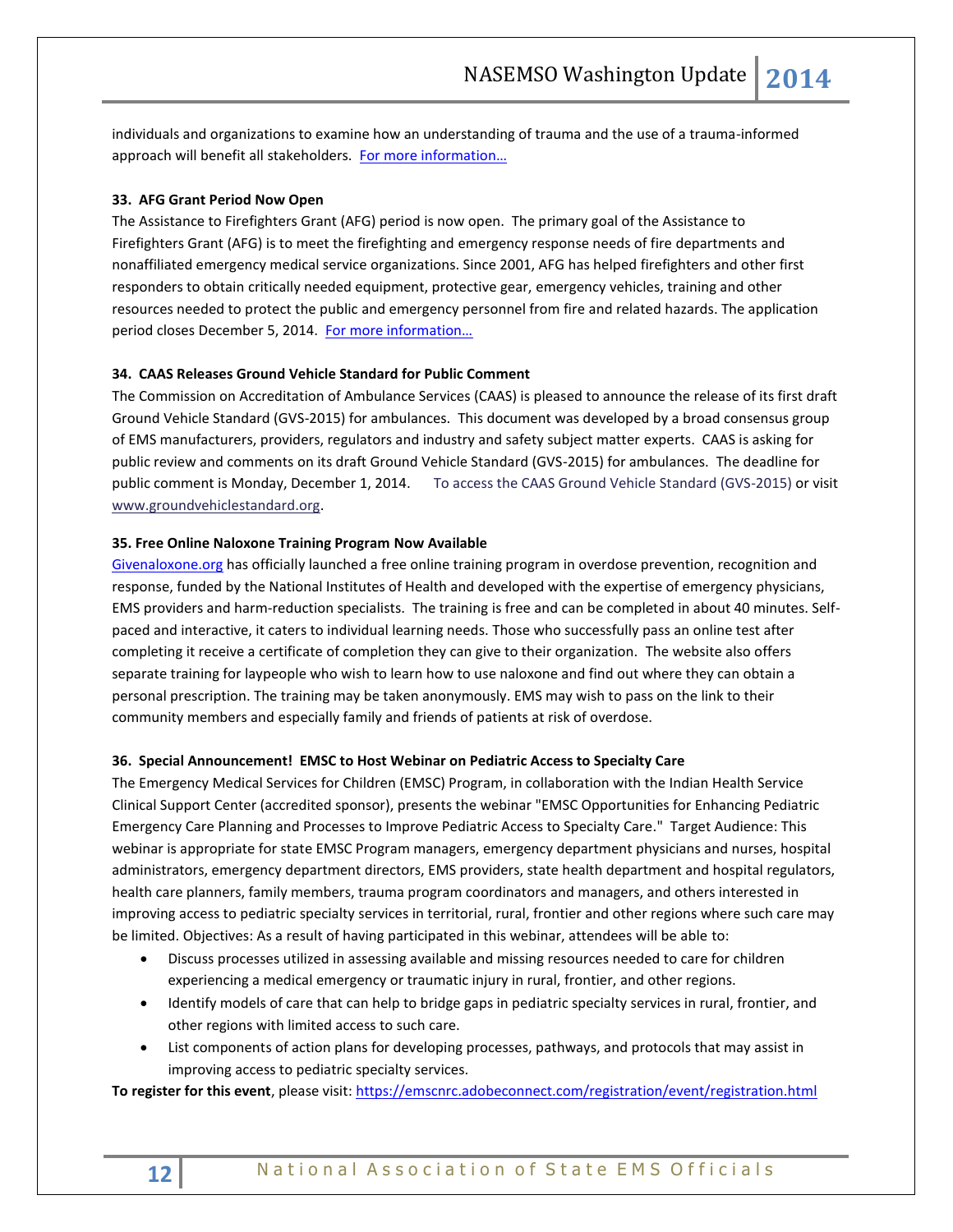# **37. RWJF Accepting Applications for Health Policy Fellows Program**

The Robert Wood Johnson Foundation Health Policy Fellows program provides the nation's most comprehensive fellowship experience at the nexus of health science, policy and politics in Washington, D.C. It is an outstanding opportunity for exceptional midcareer health professionals and behavioral and social scientists with an interest in health and health care policy promoting the health of the nation. Fellows participate in the policy process at the federal level and use that leadership experience to improve health, health care and health policy. Up to six awards of up to \$165,000 each will be made in 2015. Fellowship funds of up to \$104,000 may be used for the residential stay (not to exceed the fellow's salary prior to entering the program) from September 1, 2015 through August 31, 2016. The deadline for applications is November 13, 2014. For more information...

# **38. JEMS Provides Active Shooter/TECC Supplement**

High-profile and high-fatality active shooter events have put substantial pressure on EMS and other public safety agencies to respond and mitigate threats rapidly, quickly treating injured responders and victims as close to their point of injury as possible. JEMS special editorial supplement presents not just the results and recommendations of the Hartford Consensus, but also the latest data and techniques on how to care for yourself, your co-workers and victims of violent and fast moving incidents. For more information...

## **39. New Hospital Safety Scores Help Patients Find the Safest U.S. Hospitals**

New data from The Leapfrog Group (Leapfrog) provides updated patient safety ratings for more than 2,500 general hospitals, helping consumers to make smarter choices in their personal health care. The Fall 2014 update to Leapfrog's [Hospital Safety Score,](http://www.hospitalsafetyscore.org/) which assigns A, B, C, D and F grades to hospitals based on their ability to prevent errors, injuries and infections, shows that while hospitals have made significant improvements when it comes to implementing processes of care and safe practices, performance on outcomes lags behind. **Additional Key Findings:**

- Of the 2,520 hospitals issued a Hospital Safety Score, 790 earned an "A," 688 earned a "B," 868 earned a "C," 148 earned a "D" and 26 earned an "F."
- On average, hospitals have shown statistically significant improvement on all 15 Hospital Safety Score "process" measures since Spring 2014. These measures include hand hygiene, physician staffing in intensive care units and medication reconciliation.
- Of the Hospital Safety Score's 13 "outcome" measures, the only significant improvement since Spring 2014 was seen in preventing central line-associated bloodstream infections (CLABSI) in intensive care units.
- Maine once again claimed the number-one spot for the state with the highest percentage of "A" hospitals, with 67 percent of "As" (12 of 18 hospitals graded).

**40.** Gu WJ, Wang F, Tang L, Liu JC. **Single-Dose Etomidate Does Not Increase Mortality in Patients with Sepsis**: A Systematic Review and Meta-Analysis of Randomized Controlled Trials and Observational Studies. Chest. 2014 Sep 25. Concludes that current evidence indicates that single-dose etomidate does not increase mortality in patients with sepsis. However, this finding largely relies on data from observational studies, potentially subject to selection bias, and hence high-quality and adequately powered RCTs are warranted. [Free abstract.](http://journal.publications.chestnet.org/article.aspx?articleid=1910194&resultClick=3)

**41.** Stiell IG et al. What is the **Optimal Chest Compression Depth During Out-of-Hospital Cardiac Arrest** Resuscitation of Adult Patients? Circulation 2014 Sep 24. This large study of OHCA patients demonstrated that increased CPR compression depth is strongly associated with better survival. Our adjusted analyses, however,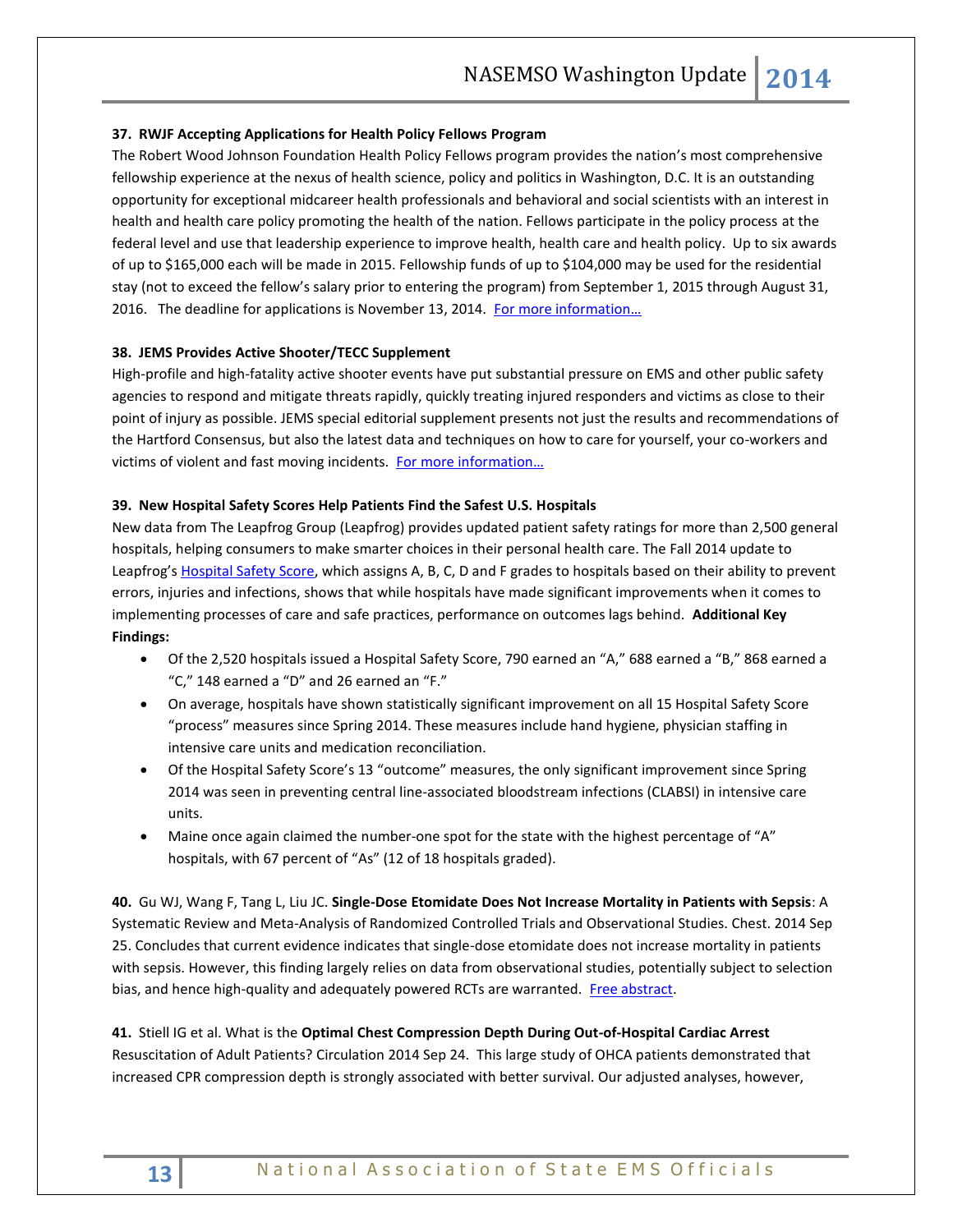found maximum survival was in the depth interval of 40.3 to 55.3 mm (peak 45.6 mm), suggesting that the 2010 AHA CPR guideline target may be too high. [Free abstract.](http://circ.ahajournals.org/content/early/2014/09/24/CIRCULATIONAHA.114.008671.abstract)

# **42. "'Decision fatigue' may lead docs to prescribe unnecessary antibiotics" [Reuters](http://uk.reuters.com/article/2014/10/07/us-health-psychology-antibiotics-idUKKCN0HW1IG20141007)**

**43. Latest data from CDC**: Life expectancy broken down by gender was 81.2 years for females and 76.4 for males. The chart reflects [Age-adjusted death rates for the 10 leading causes of death in 2012](http://www.cdc.gov/nchs/data/databriefs/db168.htm)







**\*\*\*STATEWIDE EMS CONFERENCES\*\*\***

**\*\*\*National Conferences and Special Meetings\*\*\***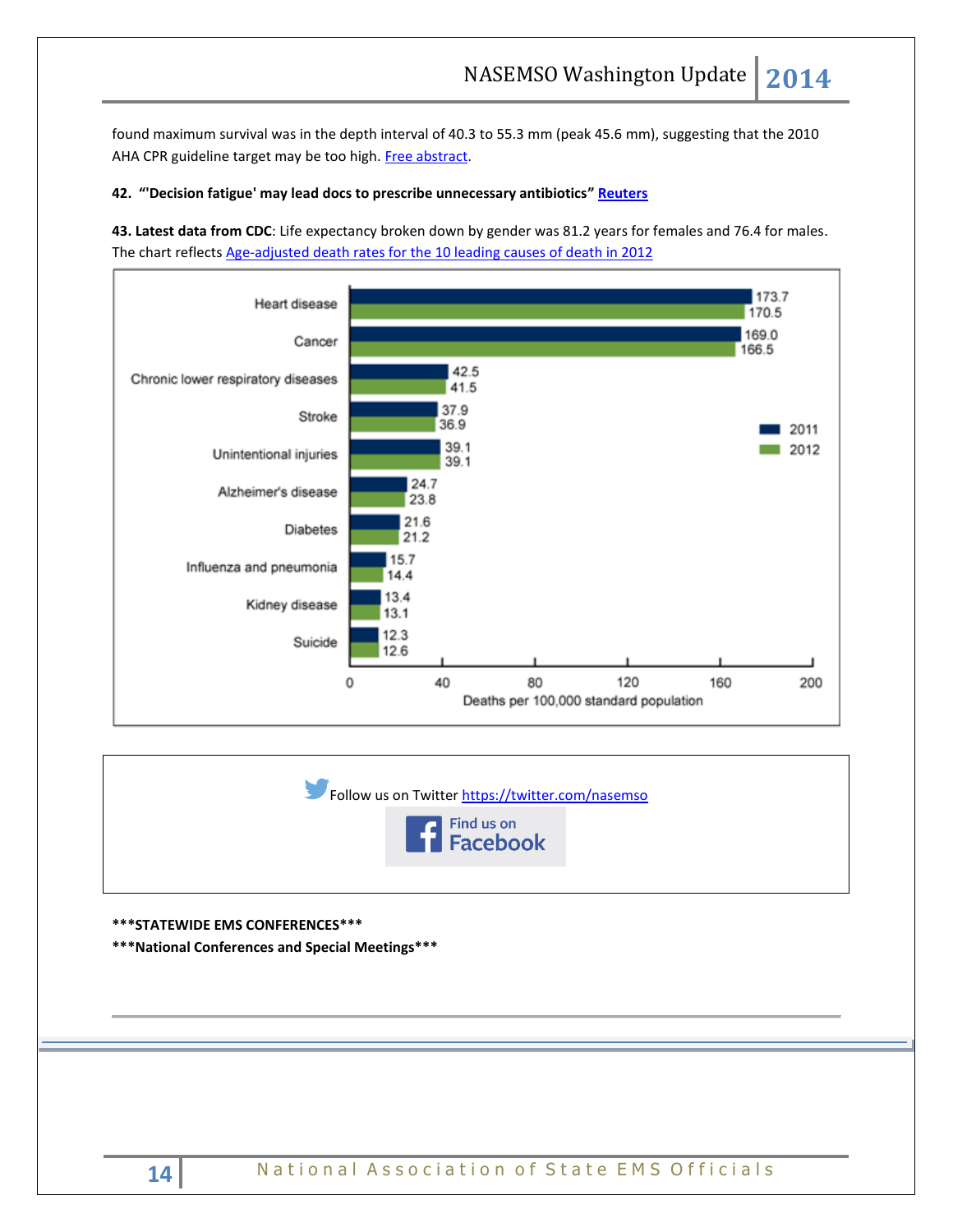# **UPCOMING EVENTS**

**PLEASE NOTE: CALENDAR ITEMS ARE ALWAYS WELCOME!!! Send t[o robinson@nasemso.org](mailto:robinson@nasemso.org)**

#### **\*\*\*STATEWIDE EMS CONFERENCES\*\*\***

35<sup>th</sup> Annual Virginia EMS Symposium, November 5-9, 2014, Norfolk Waterside Marriott, Norfolk, Va. For more information, visit [http://www.vdh.virginia.gov/OEMS/symposium/index.htm.](http://www.vdh.virginia.gov/OEMS/symposium/index.htm)

# **\*\*\*National Conferences and Special Meetings\*\*\***

| <b>NAEMSE Instructor Course Level 1</b> |                      |
|-----------------------------------------|----------------------|
| November 21-23, 2014                    | Fort Worth, TX       |
| *December 12-14, 2014                   | Louisville, KY       |
| *January 16-19, 2015                    | Lebanon, TN          |
| *January 30-February 1, 2015            | Baton Rouge, LA      |
| <b>NAEMSE Instructor Course Level 2</b> |                      |
| November 14-15, 2014                    | Brooklyn, NY         |
| *February 20-21, 2015                   | Brooklyn, NY         |
|                                         | For more information |

EMS World Expo. November 9-13, 2014. Nashville, TN. For more information...

[IAEM 62nd Annual Conference & EMEX 2014.](http://r20.rs6.net/tn.jsp?f=0017a16rEY-faAxKJOwcxlWN0Jpa__xXnyjMO4Pf_T7mIwFs3lUIQXD7ZGWHyXQVyvNTnwLThlXfS1UPKQRzF6qWPZ7VHEHLqgSDtV-qSJdKZG24eCnEWw9xpLPyJ0EY7SJl9-NsTtkMl0762iVcLqRH2ZTCfwAsnrdANYguu58E3lE3pgrzD-3l1J9cDg5Xw1DRhBnLuuT01QHd13Ru9uCItLOBJyXA6Vh&c=II48-dM8ZHlh_LnaSX47VE6-1dgVbuOCMhyJx5Oi3Cl7QiDNfwC0vg==&ch=r2qhFC4qt5dHUhtMfeDD8_KDaTnahtsAYkNTsQ0wL_ozbainQdNpJQ==) November 14-19, 2014 in San Antonio, Texas.

APHA Annual Meeting. November 15-19, 2014. New Orleans, LA. For more information...

Public Meeting of the National EMS Advisory Council. December 3-4, 2014

[\\*CAAHEP Accreditation Workshop.](http://coaemsp.org/Meetings.htm#3) December 4-6, 2014. Atlanta, GA.

[\\*NAEMSP Annual Meeting.](http://www.naemsp.org/Pages/Annual-Meeting.aspx) January 22-24, 2015. New Orleans, LA

\*EMS Today [-The JEMS Conference and Expo.](http://www.emstoday.com/) February 25-28, 2015. Baltimore Convention Center, Baltimore, MD.

[\\*AAEM Scientific Assembly.](http://www.aaem.org/education/scientific-assembly) Feb 28-March 4, 2015. Austin, TX.

[\\*Fire-Rescue Med 2015.](http://r20.rs6.net/tn.jsp?f=001wzKW8mjjcnbesjq6-qmpJD19e-gq3Y5FOwmLWLTgNIHh6hCIiHqstIkhCoTW5Uyg5JHBLmj2zNppZBHeNTGNTdI5SrotG71jPj3RaQkWp9X6p0vhHDIEZVzNUas8In4_qQGVO71TIkVNvy5kr3wuB85fej8-1BwMpA4FqxZYhS0=&c=K-4O5t1NK0pvyYYLP6KIFRGJQfUv3C2HcUe9uWpDHDHXSHf7SX---w==&ch=Yx938ZHswsHC8i2jMpUmQmj_h7fbCpC2dtXJjMCXJYGpD2EZ9Y-O6g==) Hosted by IAFC. March 21-25, 2015 in Henderson, NV.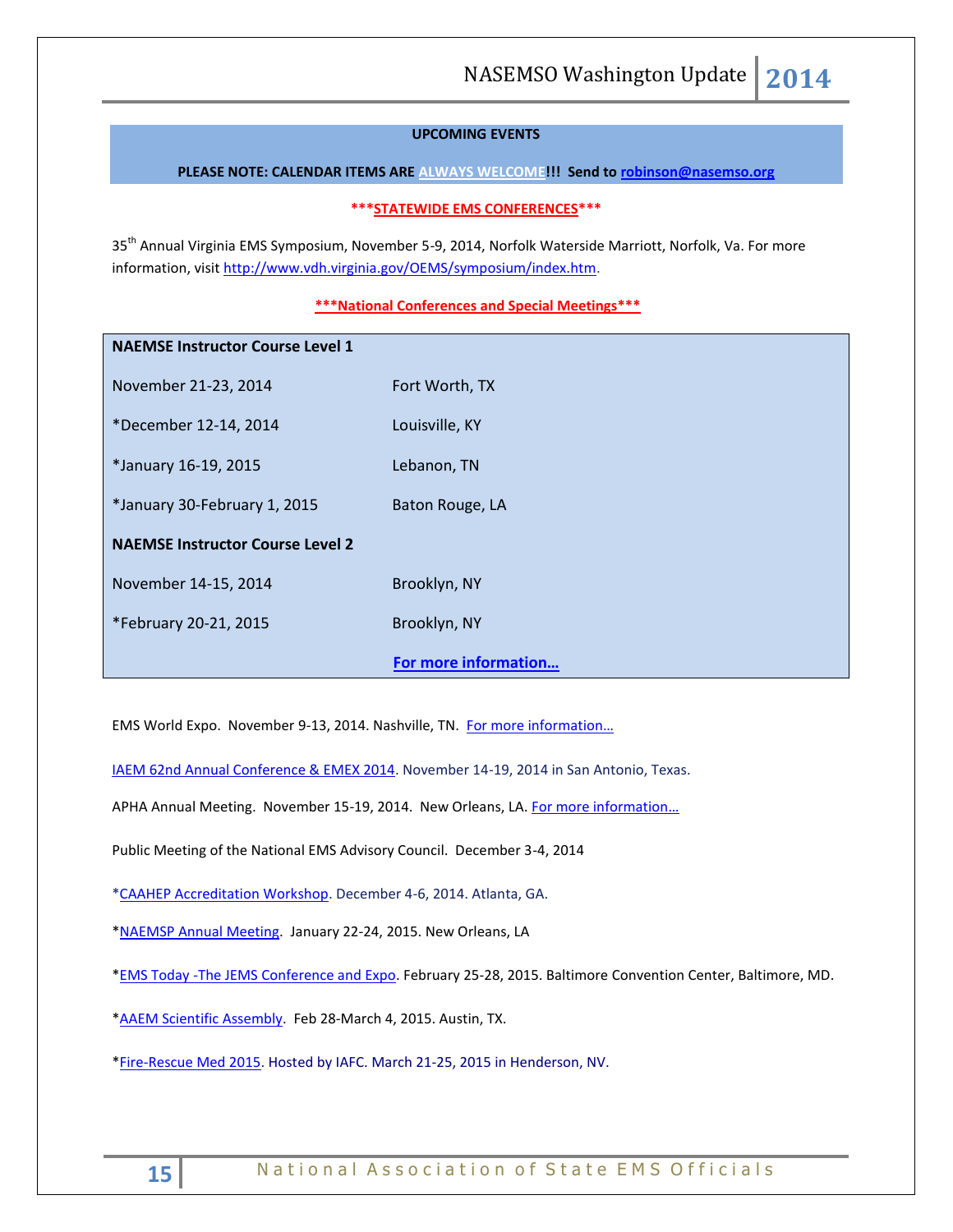[\\*2015 Preparedness Summit:](http://r20.rs6.net/tn.jsp?f=001wzKW8mjjcnbesjq6-qmpJD19e-gq3Y5FOwmLWLTgNIHh6hCIiHqstFFMbeOwVwTNMuZX6CwfLJh1ec6r8FGt5MkZtgydlbkKvPVeaYNjBpYWW2JzpyHfusQltfbi8UCgcLGFDwwq0YW95dfGYVfynmKNiyRfz-lS_xckL2nnntfDjkKRdOYxfA==&c=K-4O5t1NK0pvyYYLP6KIFRGJQfUv3C2HcUe9uWpDHDHXSHf7SX---w==&ch=Yx938ZHswsHC8i2jMpUmQmj_h7fbCpC2dtXJjMCXJYGpD2EZ9Y-O6g==) Global Health Security: Preparing a Nation for Emerging Threats. April 14-17, 2015 in Atlanta, GA.

[\\*NASEMSO Mid-Year Meeting.](http://www.nasemso.org/Meetings/MidYear/index.asp) April 19-22, 2015. San Antonio, TX.

\*National Rural EMS Leadership Conference. May 5-6, 2015 Cheyenne, WY

\*NAEMSE Annual Symposium. August 4-9, 2015. Nashville, TN.

[\\*Pinnacle 2015.](http://pinnacle-ems.com/program/) August 3-7, 2015. Jacksonville, FL.

\*EMS World Expo. September 15-19, 2015. Las Vegas, NV.

[\\*ENA Annual Meeting.](http://www.ena.org/education/conferences/2015/Pages/default.aspx) September 28-October 3, 2015. Orlando, FL.

[\\*NASEMSO Annual Meeting.](http://www.nasemso.org/Meetings/Annual/AnnualMeeting2015.asp) October 12-16, 2015. Louisville, KY.

\*ACEP Scientific Assembly. October 26-29, 2015. Boston, MA.

See more EMS Events on NASEMSO's web site at <http://www.nasemso.org/Resources/Calendar/index.asp>

#### **NASEMSO Staff Contacts**

Elizabeth Armstrong, CAE, MAM / Executive VP (703) 538-1799 ext. 8 - [armstrong@nasemso.org](mailto:armstrong@nasemso.org)

Dia Gainor/Executive Director (703) 538-1799 ext. 7 Email: [Dia@nasemso.org](mailto:Dia@nasemso.org)

Sharon Kelly / Executive Assistant (703) 538-1799 ext. 2 - [kelly@nasemso.org](mailto:kelly@nasemso.org)

Kathy Robinson / Program Manager (703) 538-1799 ext. 1894 – [robinson@nasemso.org](mailto:robinson@nasemso.org)

Kevin McGinnis/Program Manager (571) 749-7217 - Email: [mcginnis@nasemso.org](mailto:mcginnis@nasemso.org) Leslee Stein-Spencer/Program Manager Email: [Stein-Spencer@nasemso.org](mailto:Stein-Spencer@nasemso.org)

Mary Hedges/Program Manager Email: [Hedges@nasemso.org](mailto:Hedges@nasemso.org)

Rachael Alter/Program Manager Email: [Alter@nasemso.org](mailto:Alter@nasemso.org) 

Peg Trimble/Program Manager Email: [trimble@nasemso.org](mailto:trimble@nasemso.org)

Nick Nudell/Program Manager Email: [nick@nasemso.org](mailto:nick@nasemso.org)

Karen Thompson / Web Site Content Manager (828) 693-5045 - Email: [thompson@nasemso.org](mailto:thompson@nasemso.org)